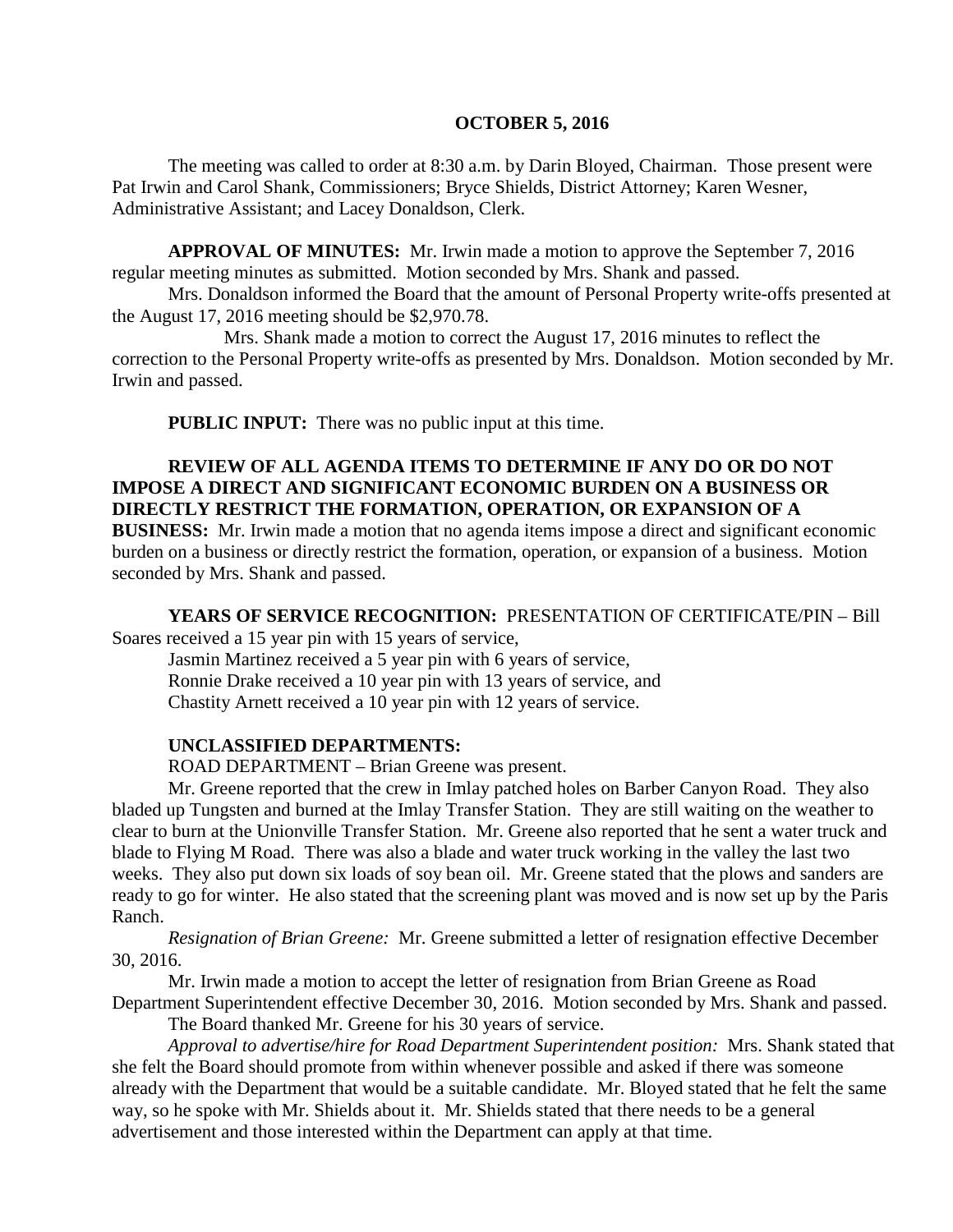Commissioners-elect Rackley and McDougal would like to review the job description. Holding a workshop was discussed and Mr. Shields stated that he would research whether such a meeting had to be agendized.

Mr. Irwin made a motion to approve the advertisement and hiring to fill the Road Department Superintendent position. Motion seconded by Mrs. Shank and passed.

LANDFILL – Brian Greene was present.

Mr. Greene stated that they burned the transfer site at Imlay. The blasting has been done at the Landfill and they are working on clearing it out. Mr. Greene stated that he picked up a used truck from State Purchasing. Mr. Greene and Mr. Nielsen have discussed trading this truck for one of the Road Department trucks.

*Discussion/Approval to separate Landfill from Road Department supervision to create a separate department:* Mr. Bloyed stated that he had spoken to Mr. Greene about this and Mr. Greene felt that with him leaving this would be a good time to separate the two. There is a lot involved with the Landfill including the licensing, etc. that a new person will know nothing about.

Mrs. Shank would like to hold off on this while the Road Department Superintendent job description is reviewed.

SENIOR CENTER/VOLUNTEER COORDINATOR – Jordan McKinney was present.

Mrs. McKinney reported that they made over \$300 on the quilt raffle. The seniors are taking a trip to Bruce Luke's Orchard on Thursday to pick apples. Mrs. McKinney also reported that Nevada ADSD (Aging and Disability Services Division) came out last week and everything went well. Mrs. McKinney was given some suggestions, but no major issues were found and the Center received an A+. The new AmeriCorps Volunteer, Janice Rutherford, has started and is doing a wonderful job. Mrs. McKinney stated that they are working on new strategies to increase the homebound numbers. Breakfast this month will be held on October  $27<sup>th</sup>$ .

Mrs. McKinney stated that she tried to order the stove on Friday and the cost increased from \$7,162.11 to \$7,878. She informed the vendor that it wasn't a very good practice not to honor a quote that was given. She will be looking for another vendor if they will not honor the quote. Mr. Irwin asked if the quote we were given had an expiration date. Mrs. McKinney stated that it did not and she was told that we were given the wrong quote to begin with. Mr. Rackley stated that the Lions Club had approved more funds than were used to purchase the ice machine and the remaining could be used towards purchasing the stove.

Mrs. Shank stated that the Community Center's old ice machine had been discussed at a previous meeting as its location was unknown. She spoke with John Handka and was informed that it was taken to the Landfill.

BUILDINGS AND GROUNDS – John Handka was present.

Mr. Handka reported that they have been winterizing all the sprinklers and drip systems. They have also been changing out the fluorescent lights to LEDs. The delivery of the windows has been delayed due to the flooding in the Midwest. They are hoping to get started by the end of the month. The prep work has been done on the Airport Beacon project. They are now at a standstill until the beacon arrives.

Mrs. Shank asked about the sidewalk that is dug up on the side of the Courthouse. Mr. Handka stated that the crew working on the Archival Building was going to fill it in, but they ran out of concrete. They have another load coming and will do it then.

*Discussion regarding Hazmat permit cost:* Mr. Handka stated that he was not aware of these permits. The permits were apparently not renewed prior to Mr. Handka coming to the County. He has paid all the back fees and there were no penalties. All of the permits have been brought up to date.

Mr. Handka also met with the State Mental Health Department regarding the office space they will be renting.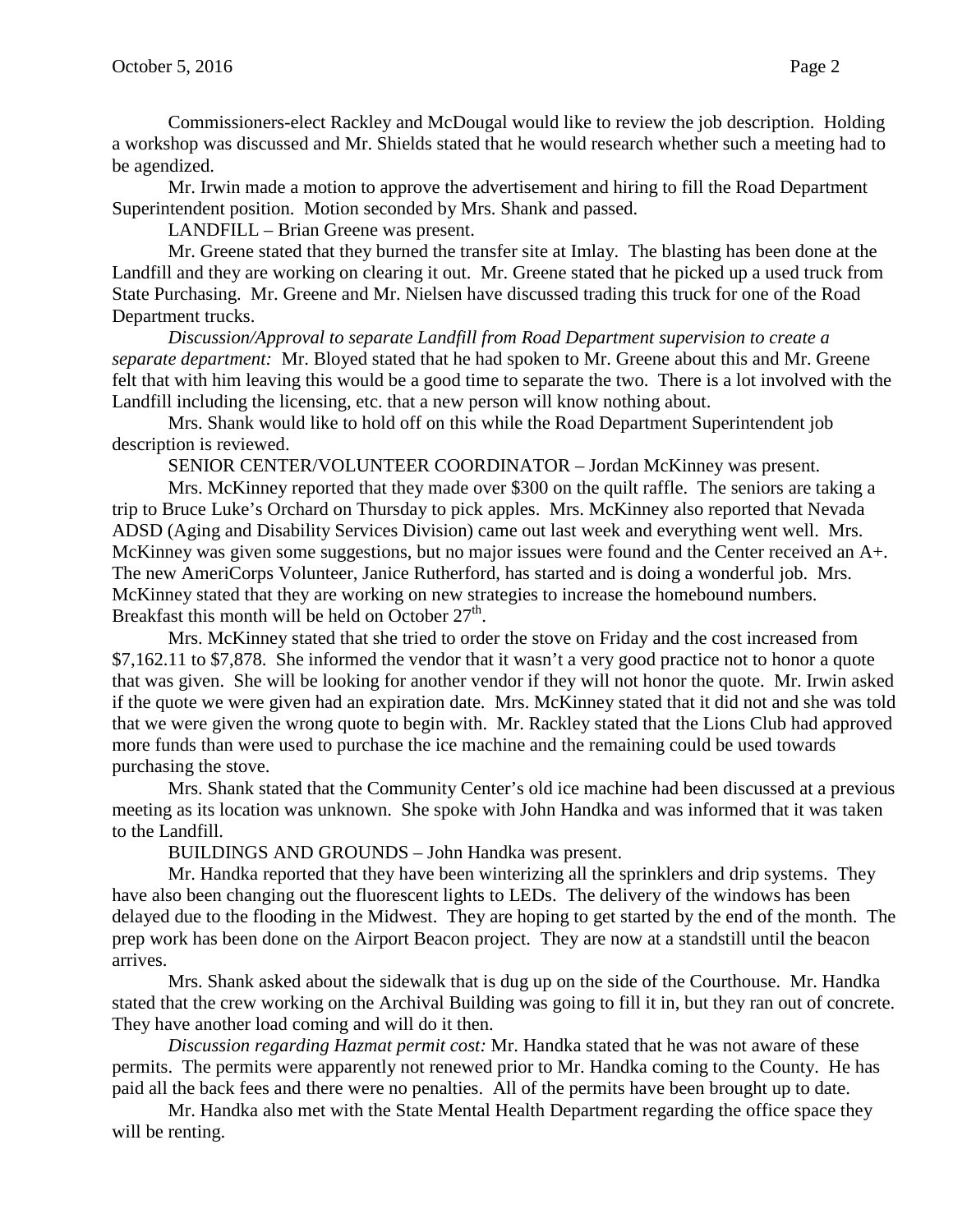#### **NAVAL AIR STATION FALLON COMMANDING OFFICER CAPITAN DAVID HALLORAN:** OVERVIEW OF NAS FALLON OPERATIONS AND THE PROPOSED MODERNIZATION – Captain David Halloran and Lynn Tawney were present.

Captain Halloran gave a presentation regarding the required training capabilities of the Fallon Range Training Complex and why modernizations of their ranges are necessary. Captain Halloran stated that this training cannot be easily or affordably replicated anywhere else in the United States or overseas.

Lynn Tawney, a 22 year veteran and Manager of the Fallon Range Training Complex, also spoke about the weapons analysis that they completed between 2010 and 2013. The analysis identified severe weapons training deficiencies at Fallon. Current combat weapon tactics are not being met. Mr. Tawney showed the Board the current areas and the proposed expansion. Mr. Tawney also spoke about the need for a dedicated training sanctuary in Dixie Valley. He stressed that the non-hazardous areas would still be open to the public, but by obtaining the area they would be protected from the BLM issuing mining permits and other things that would hinder their training. Grazing and hunting would not be affected.

The Board did not have any questions or concerns at this time.

#### **UNCLASSIFIED DEPARTMENTS, CONT.D:**

COMMUNITY CENTER/ECONOMIC DEVELOPMENT – Heidi Lusby-Angvick was present. Mrs. Lusby-Angvick reported that she attended the Western Nevada Development District (WNDD) SET (Stronger Economies Together) Conference. The conference was well attended with over 200 registrations. Pershing County did have a booth.

Mrs. Lusby-Angvick also reported that she spoke with NDOT (Nevada Department of Transportation) and they have scheduled their annual planning meeting in Pershing County on October 18<sup>th</sup> from 1:30 to 3:30 at the Community Center.

Mrs. Lusby-Angvick stated that PCEDA (Pershing County Economic Development Authority) is working on their goals for the New Year. They did put together a steering committee and will be doing some strategic planning. Pete Wallish, Director of Rural Community Economic Development for the Governor's Office of Economic Development, suggested that PCEDA send a letter to Steve Hill, the Director of the Governor's Office of Economic Development asking for assistance in regards to the Better Cities program and funding for downtown revitalization.

LIBRARY – Kathie Brinkerhoff was present.

Ms. Brinkerhoff reported that in April the Library participated in "Money Smart Week" and presentations were given by Merrill Lynch. Next year she will reach out to the local banks and also try to have a presentation geared toward kids.

Ms. Brinkerhoff also spoke about the Diversity in Action program, which used to be the El Dia De Los Ninos program. They received a grant in the amount of \$2,450 and they were able to bring in four performance groups that put on shows at the Community Center.

She informed the Board that she received a State Collection and Development Grant in the amount of \$1,516, which she used to purchase audio books. The Library also received a \$5,000 mini grant that was used to buy books, dvds, and maps for the Nevada Room. The material that was purchased was either about Nevada or by Nevada authors.

Ms. Brinkerhoff also informed the Board about an \$8,960 LSTA (Library Services and Technology Act) Competitive Grant they were awarded to digitize the Lovelock Review-Miner. They started with the Lovelock Tribune from 1898 and they are available at [www.clan.lib.nv.us.](http://www.clan.lib.nv.us/)

The Library also received an LSTA grant in the amount of \$2,800 for the Summer Reading Program. With the funding they purchased online magazines for children, some STEM (Science, Technology, Engineering and Mathematics) materials, and had a magician come perform.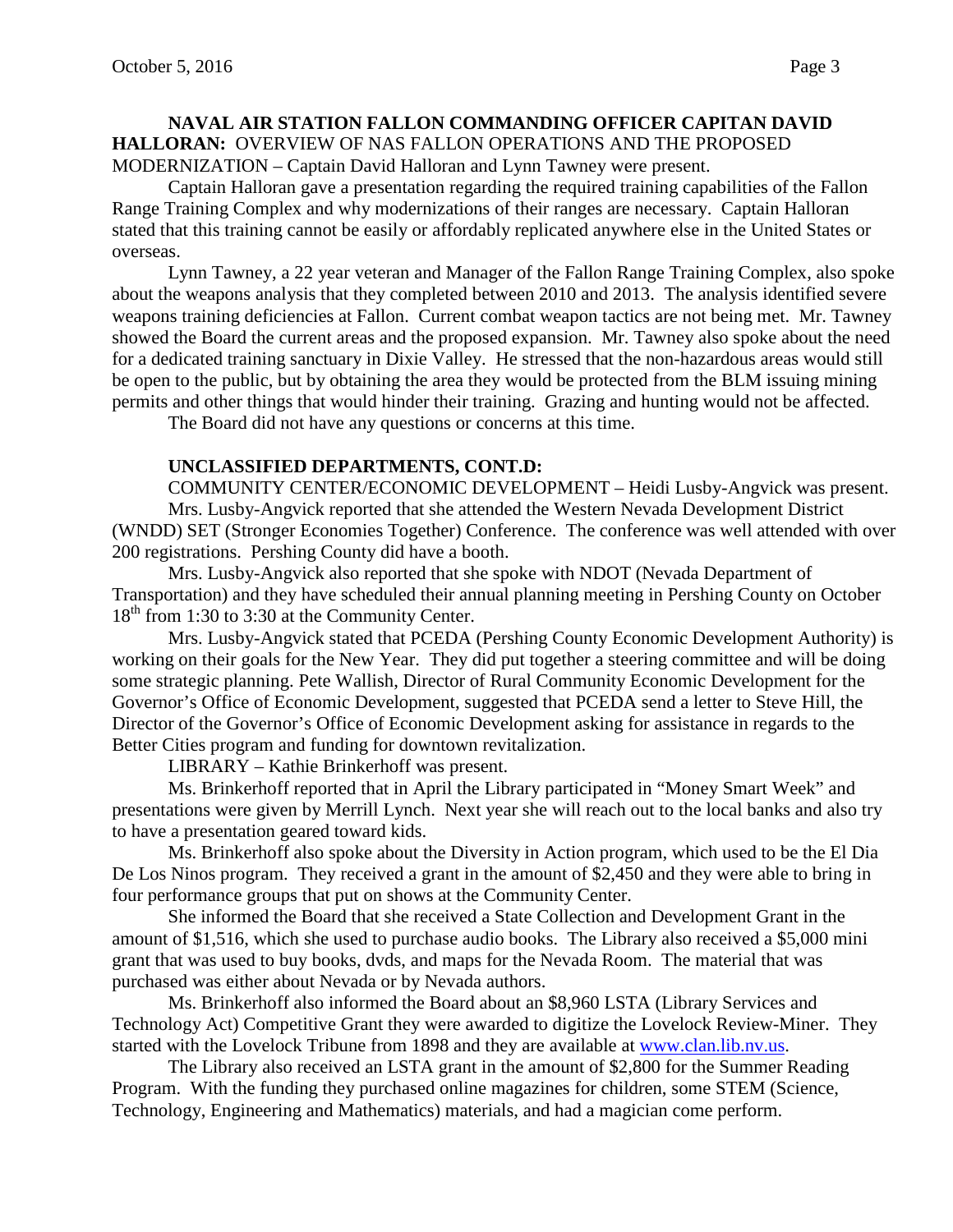Ms. Brinkerhoff submitted a proposal to purchase graphic novels. The Library has never really purchased these before. At the last CLAN meeting she was speaking with the State Librarian, Jeff Kintop, and he stated that graphic novels are what got him interested in books.

Ms. Brinkerhoff stated that Mandy Springer is preparing for the start of Story Hour.

PUBLIC DEFENDER – Steve Cochran was present.

Mr. Cochran thanked the Board for acknowledging Ms. Martinez for her years of service this morning.

He stated that the Humboldt County Conflict Counsel issue is still status quo. Mr. Cochran was approached by the local tribe about providing Drug Court services. They will make a presentation to the Commission at a later date. Mr. Cochran also stated that his office is feeling less and less of an impact from Burning Man as time goes on as less participants qualify for indigent assistance.

## **PLANNING DEPARTMENT:** James Evans was present.

Mr. Evans reported that there is a Planning Commission meeting tonight and there will be a meeting in November as well.

## **IMLAY WATER:** James Evans was present.

Mr. Evans stated that he was up there two days last week replacing some meters and there was a broken sewer line.

**BUILDING DEPARTMENT:** James Evans was present.

Mr. Evans gave the Board the monthly permits issued and fees collected report.

Mr. Evans stated that there was a progress meeting on the Archival Building yesterday. The project is approximately 95% complete. They are tentatively scheduled to do a walk through on the punch list October  $18<sup>th</sup>$  or  $19<sup>th</sup>$ . The prep work for the new carpeting in the Recorder's office will start next Thursday and the carpet will be put down over the weekend. The Board would like to do a walk through at their next meeting.

UPDATE ON CODE ENFORCEMENT – Mr. Evans stated that it is status quo. He does have a court hearing to attend tomorrow.

# **ELECTED DEPARTMENTS:**

LACEY DONALDSON, CLERK-TREASURER – Mrs. Donaldson did not have anything to report.

*Approval of corrections/changes to the Tax Roll:*

MH 40 Albert Brown FY16 & FY17 Mobile home destroyed

MH 2293 Michel or Lenora Lyon Mobile home removed

BS 5496 Complete Wireless FY 13 & FY17 Assets reported on BS 4986

Mr. Irwin made a motion to approve the corrections to the Tax Roll as presented. Motion seconded by Mrs. Shank and passed.

RENE CHILDS, RECORDER-AUDITOR – Mrs. Donaldson stated that Mrs. Childs could not make the meeting and asked for the ADS information to be put back on the next agenda.

LAURI CERINI-JONES, ASSESSOR – Mrs. Cerini-Jones reported that her office is working through the appraisal cycle. They have about 307 appraisals to write-up.

BRYCE SHIELDS, DISTRICT ATTORNEY – Mr. Shields wanted to address the earlier question regarding holding meetings that include the Commission-elects. Mr. Shields feels that the best practice would be to post them as public meetings. He also spoke about closed personnel sessions and stated that he would do some research and draft a memo for the Board.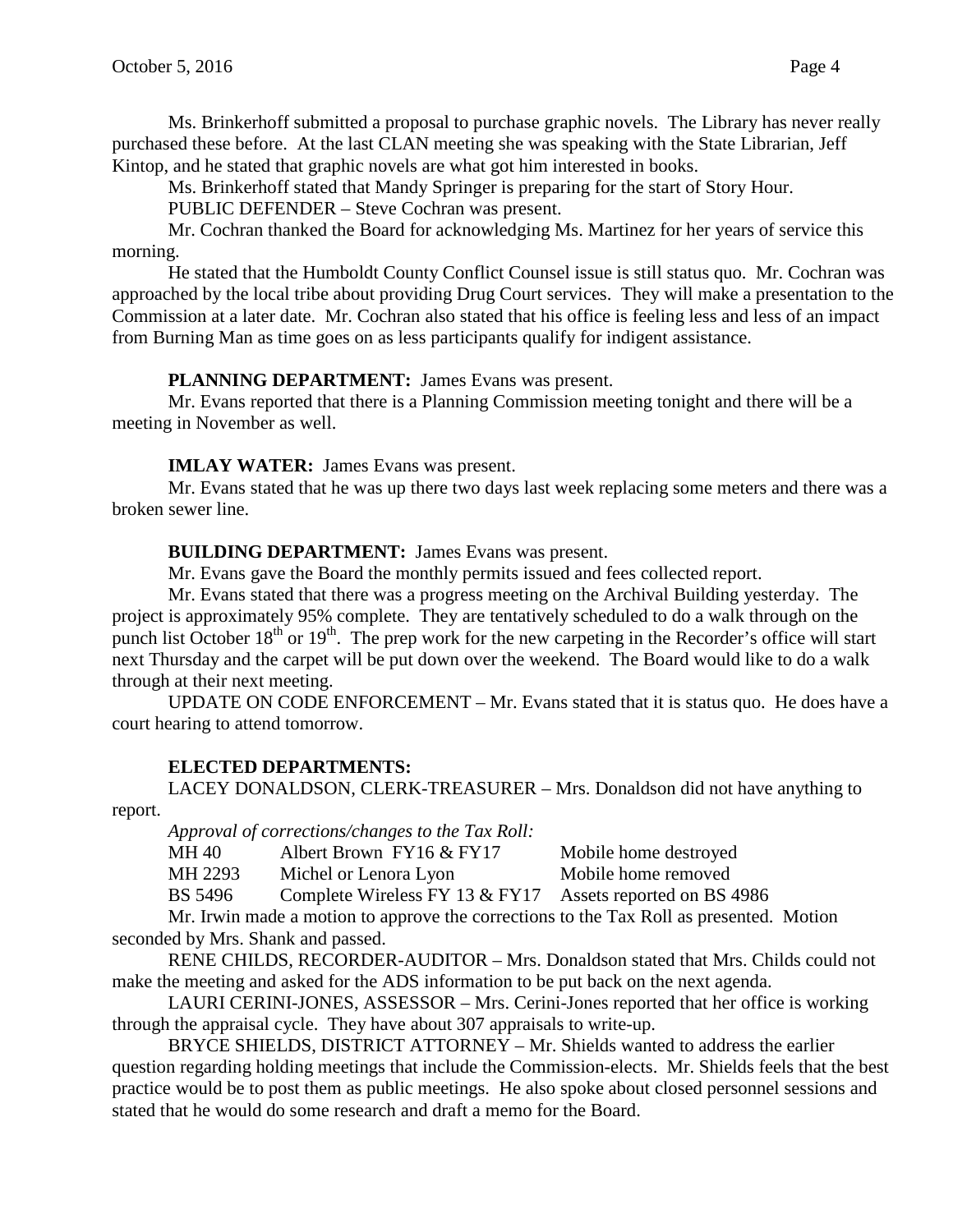**PROCLAMATIONS AND AWARDS:** Mrs. Shank made a motion and read a Proclamation declaring October 23-29, 2016 Red Ribbon Week. Motion seconded by Mr. Irwin and passed.

Mr. Irwin made a motion and read a Proclamation declaring October 2016 Domestic Violence Awareness Month. Motion seconded by Mrs. Shank and passed.

**CORRESPONDENCE:** There was no correspondence discussed.

The meeting recessed at 10:13 a.m. for a Litigation meeting and reconvened at 10:31 a.m.

**SHERIFF'S DEPARTMENT:** There was no one present on behalf of the Sheriff's Department.

**VOUCHERS:** Mrs. Shank made a motion to approve the vouchers as submitted. Motion seconded by Mr. Irwin and passed.

**REPORT FROM ADMINISTRATIVE ASSISTANT:** Mrs. Wesner stated that she attended an HR (Human Resources) Conference last Thursday and Friday. Yesterday she attended a POOL/PACT Customer Service workshop in town. In regards to the Imlay Sewer project, Farr West Engineering has sent their bid specifications to CDBG (Community Development Block Grant) for review.

### **DISCUSSION REGARDING STARTING THE PROCESS FOR THE NEXT STEPS REGARDING THE PERSHING COUNTY ECONOMIC DEVELOPMENT AND**

**CONSERVATION ACT:** Mr. Irwin spoke to Lincoln County and they do not have an Ordinance or Resolution for their Lands Bill. They have had some issues with timelines for projects and suggested that we put something in writing regarding that. He also spoke with Lauri Carson from White Pine and was given some names and numbers to contact. Mr. Irwin also spoke with Neil Kornze, Director of the BLM, in regards to his opposition and he is willing to work with us.

Mrs. Shank asked if the maps have been updated. Mr. Irwin stated that the only update he had is the gravel pits.

**BID AWARD:** GRASS VALLEY FIREHOUSE EXPANSION – Two bids were received and opened by Mrs. Donaldson and Mrs. Wesner on Tuesday. The bids received were as follows:

Z7 Development \$242,537

MGM Construction \$503,000

Mr. Shields stated that both bids are in compliance. He is a little concerned with the amount of the quotes that came in. Mr. Shields also stated that he had received several phone calls from contractors in Winnemucca and isn't sure why they didn't bid the project.

Mr. Irwin made a motion to reject the two bids received based on both quotes being over budget and start the process over. Motion seconded by Mrs. Shank and passed.

# **MATTERS OF THE BOARD FOR DISCUSSION, BOARD MEMBER REPORTS,**

**BOARD LIAISON REPORTS:** Mrs. Shank reported that she attended the PCEDA (Pershing County Economic Development Authority) meeting on Monday. She also attended the Customer Service Workshop yesterday. Mrs. Shank did ask what the status is of the Recreation Board fixing the billboard. Mr. Bloyed stated that they have sent out RFPs (Request for Proposals).

Mr. Irwin stated that he tried to attend the Hospital meeting via phone bridge, but the bridge was never activated. The Emeritas work he has been doing with NACO (Nevada Association of County Officials) is almost complete. They have produced 100 thumb drives with information for new